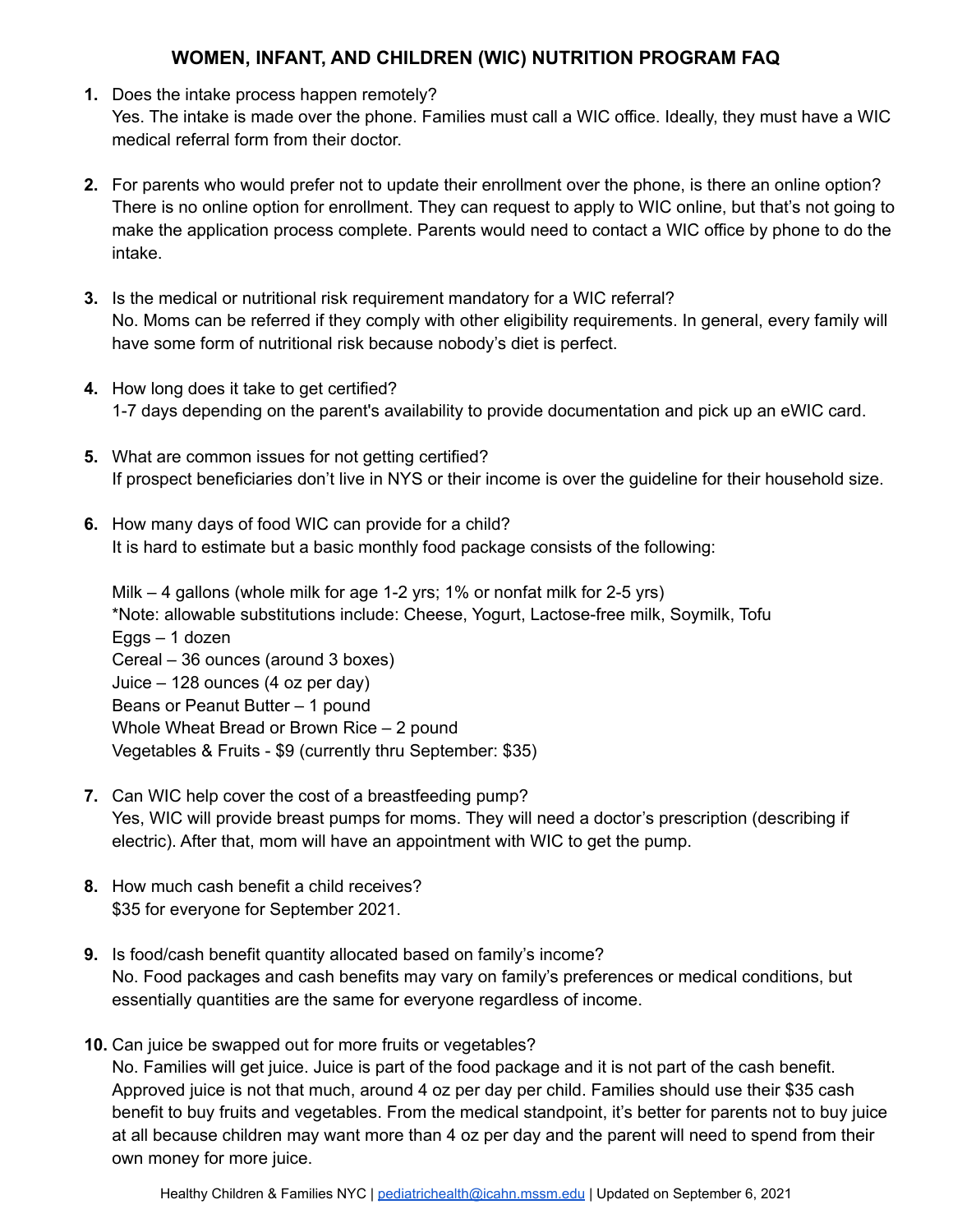**11.** If a child is under 6 months and stops breastfeeding, how is the transition for adding formula to the food package?

Nutritionists will determine how much formula can be approved. They will speak with the mom to know about breastfeeding frequency. If breastfeeding is not as frequent (1-2 times per day), 1 can of formula will be approved, but if during the month, mom feels that a can is not enough, they can speak with WIC to adjust formula quantity. Having said this, WIC has a certain maximum formula quantity to provide monthly. Mom may need to purchase formula on her own if the child's needs are not met with WIC. Refer to WIC for requests about change of approved formula quantity.

Additionally:

- For babies 1-month old, one can of formula is approved for all moms. After that, WIC encourages breastfeeding on demand to promote milk production and less attachment to formula.
- Non-prescription approved formula brands are the only ones provided. Requests about getting different formula brands will not be accepted. If the child has a medical condition and cannot take regular non-prescription formulas, their pediatrician must fill out a WIC formula form. WIC advises that doctors write down a quantity range for medical formula rather than a set number. If a set number is indicated, WIC cannot go over this amount. Sometimes, the prescribed set quantity may not meet the needs of the child so a range is more beneficial.
- **12.** Are Farmer's Checks/Health Bucks part of the cash benefits, or is this an additional benefit? Farmer's Checks are separate from the cash benefit. Farmer's checks are a one-time benefit for each child; one check will be given per (certified) child in the household. Many families do appreciate the checks for the farmer's markets! Some families do decline the check though. WIC Farmers Market Nutrition Program (FMNP) coupons are \$4.
- **13.** Do parents have mandatory nutrition classes? Group classes are optional, but the parents do need to speak with the nutritionist in order for WIC to assess them and issue their benefits. Moms that are breastfeeding may participate in breastfeeding support groups with WIC. Meetings are happening remotely.
- **14.** If a parent moves their residence within the state, are there issues in re-enrolling/applying? If they move, they can just contact their closest WIC program to transfer their case.
- **15.** What are some organic food options available through WIC? Yogurt (32 oz plain), Tofu, Soymilk, Vegetables & Fruits.
- **16.** Are WIC paper-checks still given in NYS? No. WIC provides eWIC cards that will have loaded the types of food and quantities approved for the month.
- **17.** Can food packages be modified every month based on families' preferences? WIC can make changes depending on medical or dietary conditions affecting the mom or the child. Generally, WIC encourages families to keep approved food packages as they are but they can make changes.
- **18.** If all the food is not purchased within the month, can food items carry over to the next? No. Families should aim for getting all the food approved and do purchases as soon as benefits get in to the card to sort out any issues that may present before the monthly benefit expires